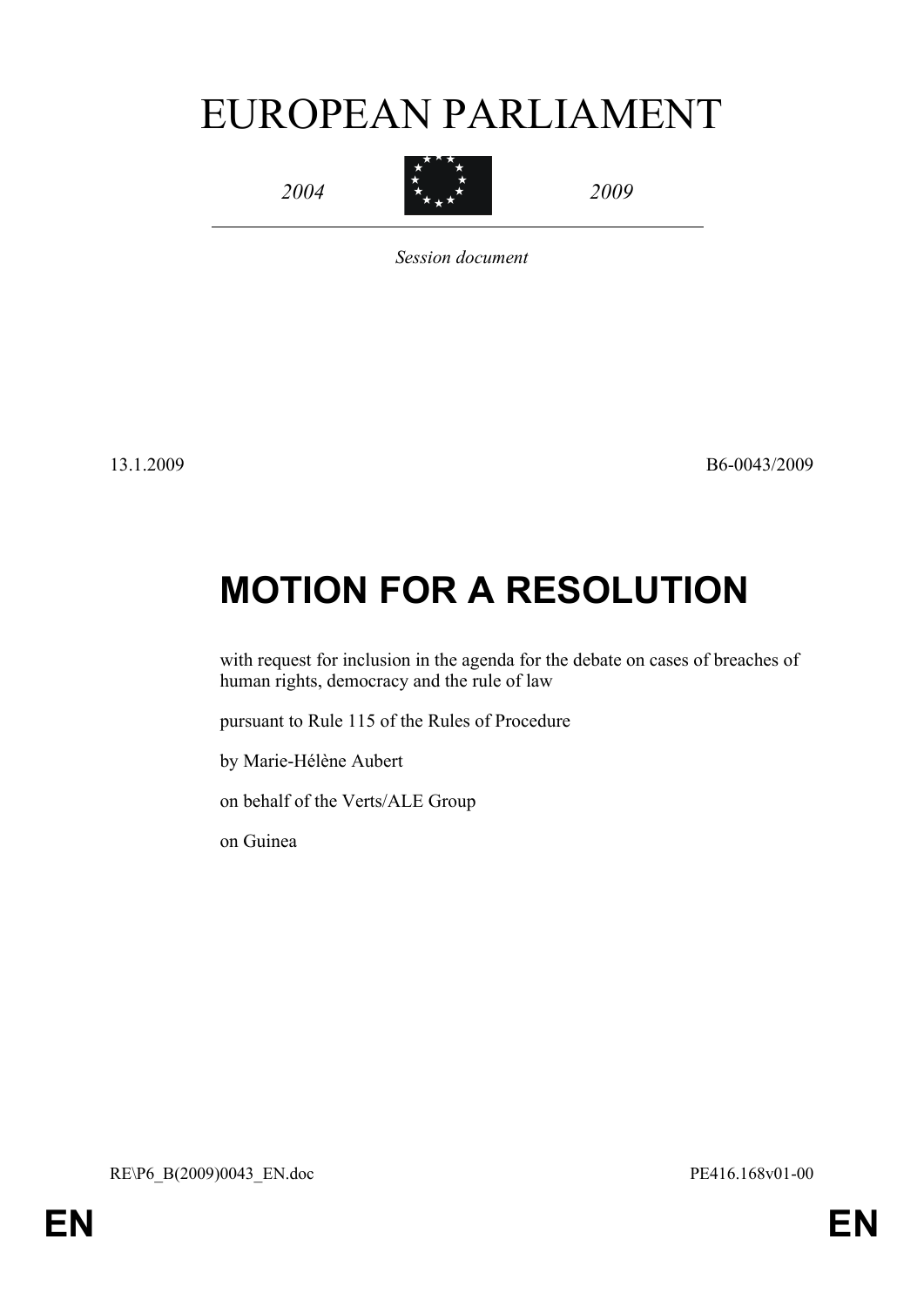#### **B6-0043/2009**

## **European Parliament resolution on Guinea**

## *The European Parliament*,

- having regard to Rule 115(5) of its Rules of Procedure,
	- A. whereas, following the death of Lansan Conte, a military junta led by Capitaine Moussa Camara took power,
	- B. whereas junta leader Moussa Dadis Camara has undertaken to organise presidential elections in 2010, when Conté's mandate would have ended, and has said that he would not stand in those elections
	- C. whereas, under the Guinean Constitution, the National Assembly president would assume power prior to the elections, to be organised within 60 days,
	- D. whereas the National Assembly mandate expired last year and parliamentary elections have been repeatedly postponed in the past two years,
	- E. whereas many Guineans, including union and opposition leaders, have welcomed the military takeover as a chance to break with nearly a quarter century of corrupt, autocratic rule under President Lansana Conte,
	- F. whereas it is important for political parties, trade unions and civil society organisation to put proposal for how to move forward a national dialogue in order to agree on a peaceful and democratic transition as well as on a calendar for presidential and legislative elections,
	- G. whereas the human rights record of the late president Lansana Conte is very alarming, including the use of excessive force by the military and the police against civilians, arbitrary detention and detention without trial and attacks on the freedom of expression,
	- H. whereas Guinea is endowed with gold, iron and bauxite, as well as fertile land and water and fisheries resources, which could have contributed to the improvement of the living standards of the population if democratic accountability had prevailed in the country,
	- 1) Condemns the coup d'état in Guinea following the death of Lansana Conté;
	- 2) Calls for an inter-Guinean national dialogue with the participation of all political parties, trade unions and civil society organisations to pave the way for a democratic transition and to agree on a calendar for legislative and presidential elections;